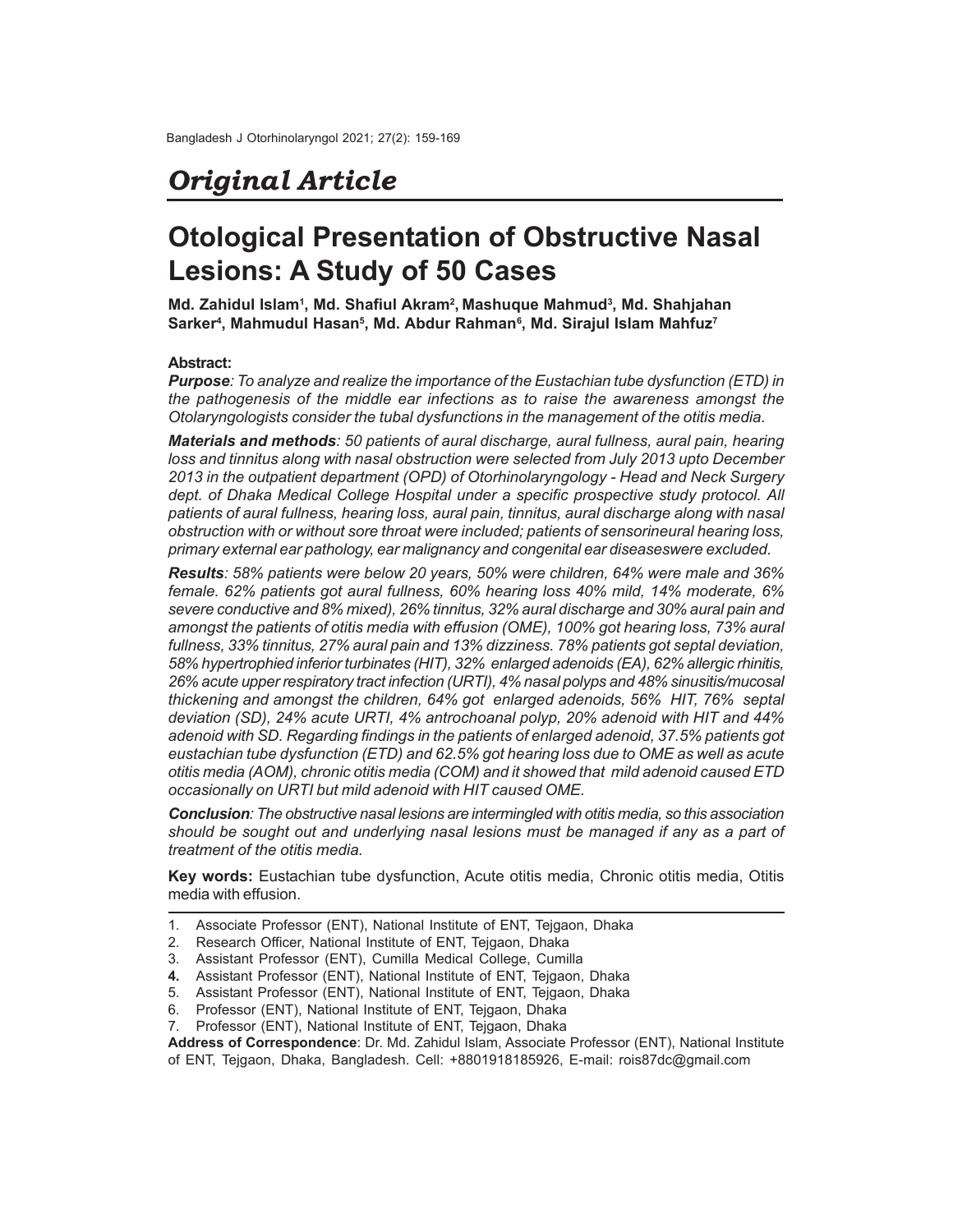#### **Introduction**

The small Eustachian tubes (ET) with tiny canals, responsible for proper vibration of the tympanic membrane (TM) by equalizing middle ear pressure and draining fluid from the middle ear,on getting plugged for a variety of reasons cause not only aural pain, aural discomfort but also muffled hearing or partial hearing loss,feeling of fullness /plugging in one or both ears,ringing or clicking or popping or ticking sounds in the ears, even tenderness around the ear and trouble with balance - a phenomenon referred to as  $ETD^{1,2}$ . This results in the pathogenesis of the middle ear infections or inflammation viz. AOM, COM and otitis media with effusion (OME). Nasal obstruction is probably the most common symptom of the diseases of nasal and paranasal sinuses and it is due to septal deviation, adenoidal hypertrophy with nasopharyngitis, allergic and infective rhinitis, rhinosinusitis and nasopharyngitis, HIT and nasal polyps $^3_{\mathcal{E}_\parallel}$  amongst them allergies and acute coryza and influenza viral infections of nose, sinuses and nasopharynx causing severe nasal obstruction are the most common causes of ETD. Allergies by provoking edema and clogging with mucus, viral infections by provoking edema, clogging with mucus and destroying cilliary apperatus (viral infection probably being the most common cause of cilliary damage), adenoidal hypertrophy and nasal polyps, particularly the antrochoanalvariety, by physical compression and nasopharyngeal neoplasia by invasion disrupt the proper tubal functions and give rise to aural symptoms of which the most frequent one is hearing loss by OME secondary to  $ETD^{1,2,4}$ . People with sinusitis are more likely to develop plugged ET and it is the smoking causing cilliary damages in throat and middle ear, obesity causing fat deposition around the tubes, allergies causing increased mucus and congestion, childhood having much smaller tubes and still

developing immune system rendering them prone to frequent colds and sinus infections and some activities associated with altitude changes suffer some people more regularly than the others<sup>1,2</sup>. Sometimes ETD may be mistaken for patulous ET, and nasal polyps rather than the cystic fibrosis or allergic fungal sinusitis that obstruct nasal cavities and nasopharynx or both affect the tubes<sup>1,5</sup>. When the air pressure in the nasopharynx is more than that in the middle ear pressure simply the tubal blockage commences, gradual pressure difference by one atmospheric pressure blocks the tube totallythus the length and severity of ETD symptoms depend upon their initial causes, mostly it settles by itself within a couple of weeks which is especially true for children with common cold, hearing returns to normal within a week or two once the cold has gone as well as for minor bothersome symptoms in patients with altitude change which goes off on forcing a yawn or with chewing gum swallowing but when the symptoms are severe and persist for more than two weeks should be attended by doctors; children also should be attended since they are at an overall higher risk of getting ear infection or their symptoms mimic an ear infection<sup>1,2,6</sup>. For chronic ETD (when the symptoms persist for more than six weeks) which is common in some adults-URTI, allergies, nasal obstruction by other cause viz. EDs in old children, nasal polyp, rarely nasopharyngeal tumour must be searched out; sometimes muffled hearing or aural fullness does not go away even the original cause (usually a bad cold) has gone away, sometimes symptoms persist despite trying all the usual treatments<sup>6</sup>. Chronic ETD does not get any genetic predisposition and constant ear pain, tinnitus and dizziness alongside muffled hearing usually are the harbingers of the complications of ETD like recurring symptoms and AOM, OME, COM, retracted membrane $^6$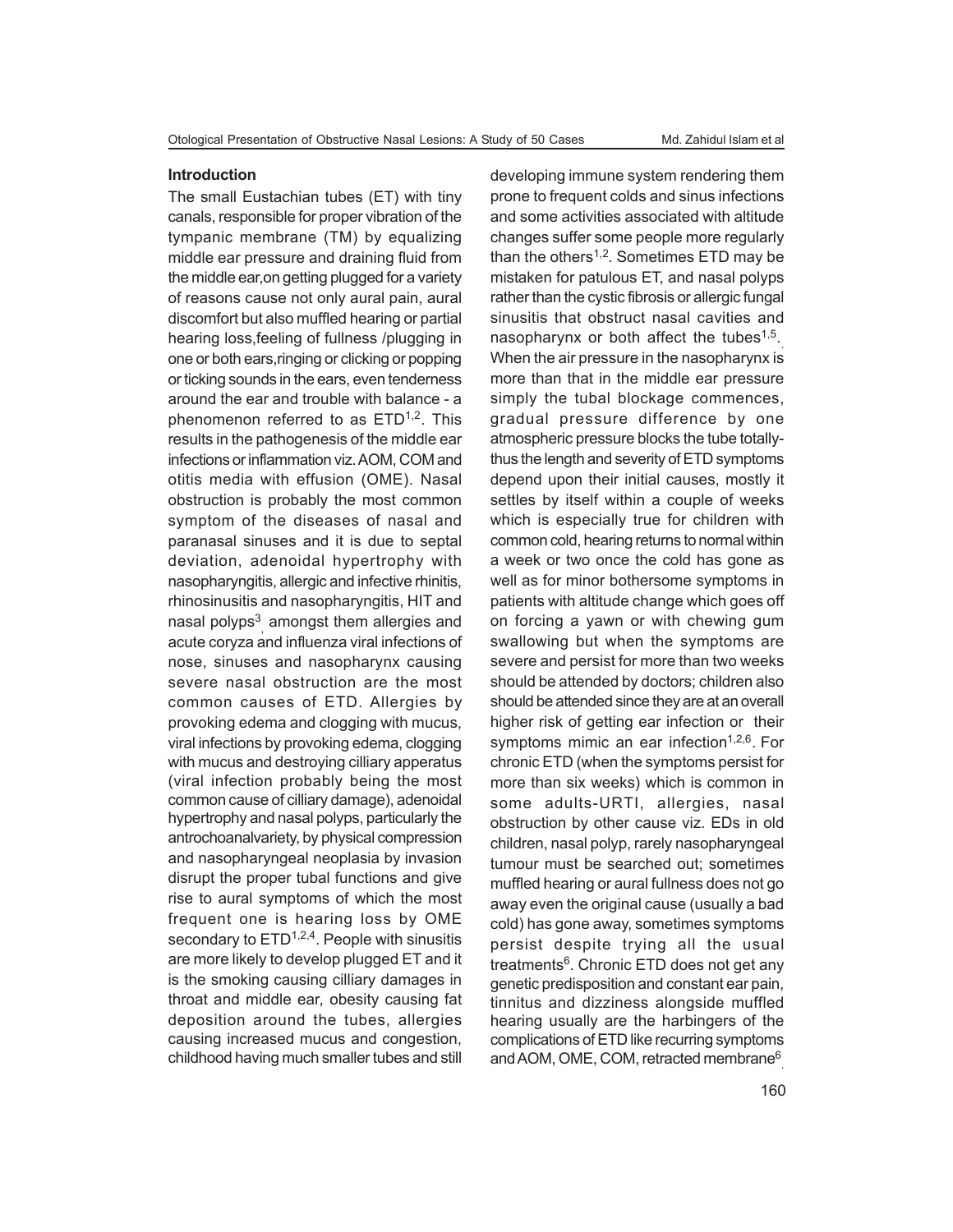Treatment for ETD also depends upon both the severity and cause of the condition, thus may include home remedies (chewing, swallowing, suckling, saline nasal spray), OTC medications (antihistamines for allergies, NSAIDs) and prescribed drugs (oral and nasal steroid) and supplements (pressure equalization implant, balloon dilator in eustachian tube) for severe cases, even myringotomy with or without tympanotomy and surgery for nasal obstruction for longlasting severe cases; regarding the treatment of or prevention of the complications the restoration of eustachian tube patency is a mandatory since pressure equalization help with chronic middle ear infections and treating the underlying causes is the best way treat and prevent recurring symptoms hence the otitis media-thus children or adult getting frequent ear infections should be treated with the thinking of  $\mathsf{ETD}^{1,2}$ 

Childhood deafness is a common health problem worldwide and in the developing countries, the greater proportion of childhood deafness is due to infection and in a study it was 38%<sup>7</sup>. Eustachian tube is traditionally assumed to be the main route for organisms reaching the middle ear and studies showed that shorter, straighter and more patulous tubes are more prone to AOM but research has found no difference in tubal dimensions in otitis prone and non-prone children rather significantly poorer active tubes are more prone to OM<sup>6</sup>. OME is virtually universal in children. Both infection and allergies cause adenoidal enlargement and major risk factor for OME is the eustachian tube blockage by this enlarged adenoid superadded by infection<sup>8</sup>. The important question is whether the allergic children aremore prone to OME and if they do so whether their OME is more protracted than normal and several studies in different age group concluded that allergies not as a risk factor for occurrence or

persistence of OME<sup>9-11</sup>. Risk factors for AOM in young children are prematurity,frequent URTI and no breast feeding<sup>12</sup>; and recurrent episodes of AOM is likely to be the single factor in developing their OME<sup>6</sup> Important middle ear disease COM is one of the most common ear diseases in South East Asia having a prevalence rate about 5.2% in general population,which is 12.44%, 7.39% in Bangladesh; studies in Bangladesh, India, some countries in Africa and amongst certain underprevileged ethnic groups have shown that COM prevalence rate is 2-17% among children<sup>12-15</sup> Recurrent attack of AOM and OME in children renders degeneration of outer and inner fibrous layers of lamina propria as well as submucosal layer of tympanic membrane resulting chronic perforation or retraction. Adult COM, which is not uncommon, results from episodes of AOM and some risk factors for AOM and OME are also common for COM like ETD, URTI and socioeconomic status cleft palate etc $^{16}$ Rather than the racial variation in eustachian tube anatomy, repeated acute URTI, ultimately nasopharyngitis, with nasopharyngeal colonization by a wide variety of otological pathogens became recognized as a pivotal risk factor hence it prevents resolution of OM4,17 . Early nasopharyngeal colonization is associated with early onset of AOM<sup>18</sup>, which is in turn with the early onset of COM- higher rate of tympanic membrane perforation is seen in the 02-04 years age group which is roughly three times the rate seen in the adult<sup>19,20</sup> and this implies the higher prevalence of childhood rhinitis and nasopharyngitis<sup>4</sup>. URTI produce transient ETD in healthy individuals may result OM-specifically repeated episodes of AOM results in chronic mucosal OM if the TM fails to heal after the first episode whereas OME predisposes to chronic squamous  $OM<sup>21</sup>$ . Adult- onset OME is less than childhood OME since its prevalence rate has been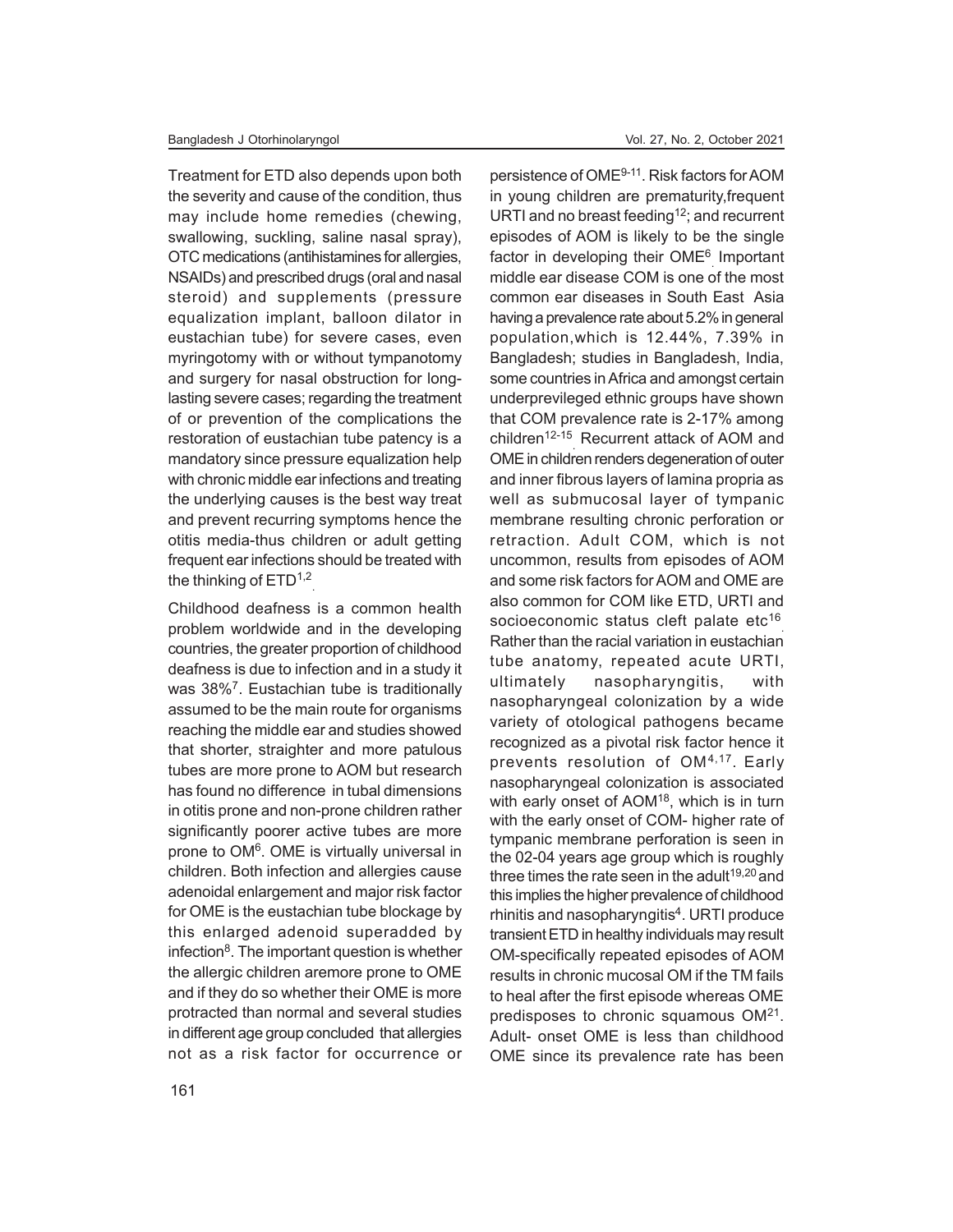reported as only. 6% in a population aged 15 years or over and adults account for about 15% of OME cases<sup>22</sup>. Directly related to OME in adults is ET obstruction and indirectly related pathologies are URTI, nasal and nasopharyngeal allergies, nasal obstruction, nasopharyngeal pathologies, barotrauma, poorly pneumatized mastoid, prolonged intubation, autoimmmune disease-CSF otorrhoea may present with the symptoms $21$ ; sinusitis being the main correlating disease since 63% patients of adult- OME got a prior URTI regarding which S. pneumoniae and H. influenza (15 specimen out of 19), M. catarhalis, adenovirus were as common as in childhood-OME and OME is highly prevalent in HIV- infected adults (18%, in a series, were having COM, mostly OME)<sup>23-27</sup> and regarding allergies, 57% had a positive skin prick test in a study with 53 adult-onset OME cases $^{28}$  and in another series with 48 non-acute OME, 97% got presence of allergy by using IgE level, RAST and skin test of which 89% got clinical corroboration and 88% eosinophilic effusions<sup>11</sup>and regarding nasopharyngeal lesions, 20% of adult-OME had enlarged adenoids, branchial cysts and Wegener's Granulomatosis were also reported to be the causes $21,23$  and in the endemic zones of nasopharyngeal carcinoma (NPC), adult-OME incidence were also high as to be 85% before and 48% after irradiationand however, position of the tube is less important than invasion of the tube by  $NPC^{29-31}$ and barotrauma as well as HBO therapy render the ET unable or difficult to equalize negative middle ear pressure –out of 33 adult underwent HBO therapy, 52% got OME and 24% of them required ventilation tube $32$  and poorly pneumatized mastoid exhibited higher chance of OME following URTI in comparison with normal mastoid<sup>26</sup>. Clinical diagnoses of NPC are confirmed by tympanometry, MRI should be the more routine investigation in endemic zone of NPC, aspiration of fluid during myringotomy was considered to be the confirm diagnosis in some studies $24,33,34$  but it is emphasized that absence of fluid does not imply an absence of OME since one-third patients in the same MRI study had fluid in the mastoid rather than in the mesotym-panum.

## **Methods:**

Type of study: Prospective study

Place of study: Department of ENT, Dhaka Medical College Hospital.

Period of study: 6 months from July 2013 to December 2013.

Number of patients: 50 patients of aural fullness/hearing loss, aural pain, tinnitus, aural discharge along with nasal obstruction with or without sore throat were selected randomly.

## **Results:**

| Distribution of the otological symptoms (n=50) | Table F: |
|------------------------------------------------|----------|
|                                                |          |

**Table I :**

| symptomes             | No. of the patients                                                | Diagnosis | Percentage    |
|-----------------------|--------------------------------------------------------------------|-----------|---------------|
| <b>Aural fullness</b> | 31(intermittent-20;often, disappears on<br>swallowing/valsalva-11) | ETD/OM    | 62% (40%+22%) |
| Hearing loss          | 30(mild-20, moderate-07, severe-03;<br>mixed-04)                   | <b>OM</b> | 60%           |
| Tinnitus              | 13                                                                 | ETD/OM    | 26%           |
| Aural discharge       | 16(AOM-03,OME-01,COM-often 03;<br>on cold attack-09)               | <b>OM</b> | 32%           |
| Aural pain            | 15(AOM-03, mild pain OME-04,<br>discomfort ETD-08)                 | ETD/OM    | 30%           |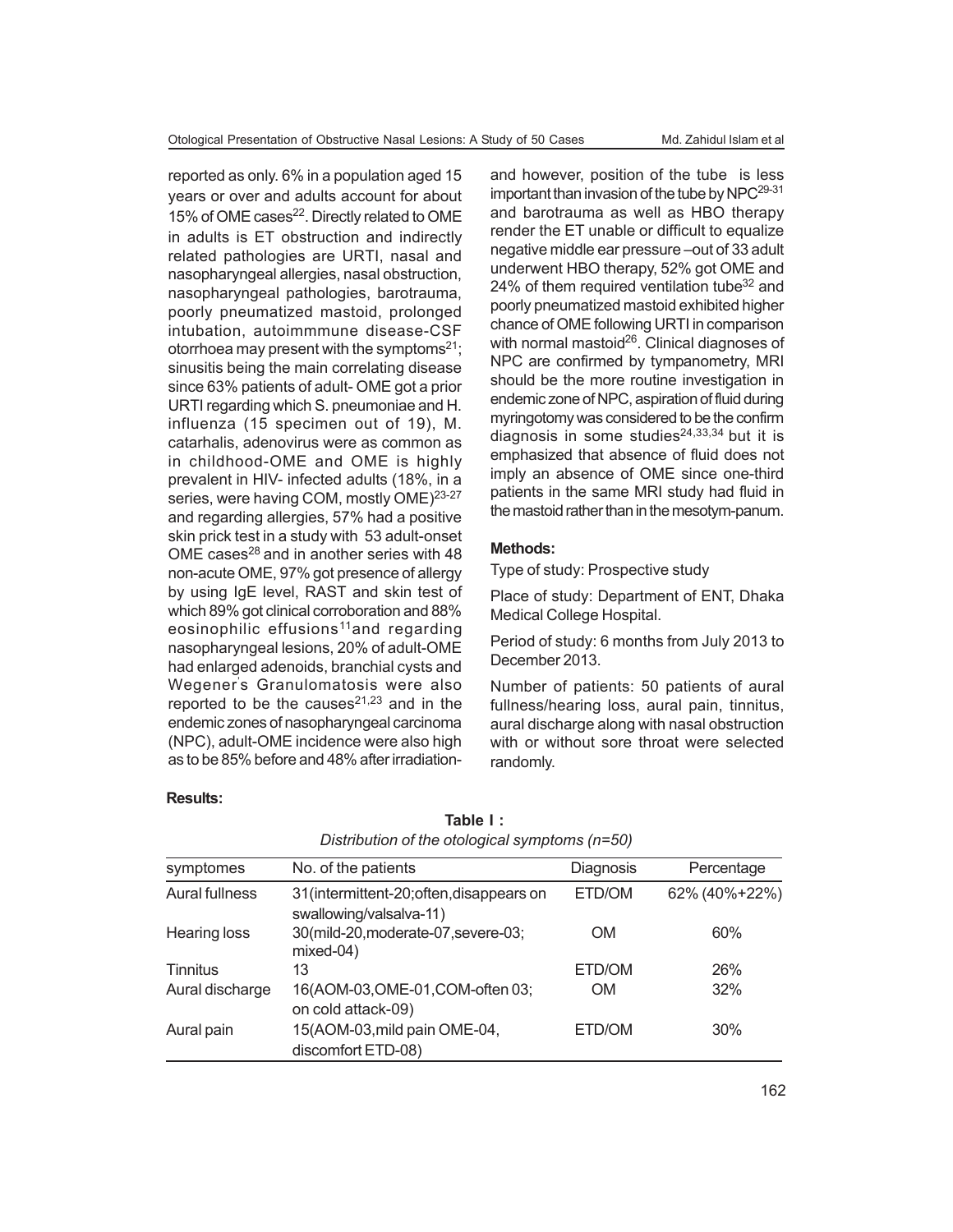| Table II :                                   |  |
|----------------------------------------------|--|
| pro of provocative obstructive nasal lesions |  |

| Symptomes                       | No. of the patients                                               | Percentage |
|---------------------------------|-------------------------------------------------------------------|------------|
| <b>SD</b>                       | 39(mild-20, moderate-12, gross-07)                                | 78%        |
| HП                              | 29(only HIT-07, along with septal dev.-22)                        | 58%        |
| EAs                             | 16(only adenoid-06, along with HIT-05, along with septal dev.-11) | 32%        |
| Allergic rhinitis               | 31                                                                | 62%        |
| <b>Acute URTI</b>               | 13(children-06,adoloscent-04,adult-03)                            | 26%        |
| Nasal polyp                     | 02(ethmoidal-01, antrochoanal-01)                                 | 04%        |
| Sinusitis/Mucosal<br>thickening | 24(with allergic rhinitis-20, with URTI-02, with polyp-02)        | 48%        |

|                | Table III :<br>Otological findings (n=50) |                       |    |                    |                              |                          |                   |                              |              |                          |                      |
|----------------|-------------------------------------------|-----------------------|----|--------------------|------------------------------|--------------------------|-------------------|------------------------------|--------------|--------------------------|----------------------|
| Side           | Tinnitus                                  | Aural                 |    |                    |                              | Tympanic membrane (n=50) |                   |                              |              | Tunning fork test (n=50) |                      |
|                |                                           | fullness/ Dull<br>ETD |    | Mild<br>retraction | Mod<br>retraction retraction | Gross                    | Perfo-<br>ration  | Ragged,<br>sodden.<br>featu. | Normal Weber | lateral                  | Rinne<br>nega.<br>on |
| <b>Right</b>   | 04                                        | 04                    | 03 | 02                 | 03                           | 01                       | 03                |                              | 20           | 05                       | 04                   |
| Left           | 05                                        | 05                    | 04 | 04                 | 04                           | 02                       | 05(01<br>-AOM)    | 01<br>(AOM)                  | 17           | 08                       | 05                   |
| Bila-<br>teral | 04                                        | 11                    | 05 | 04                 | 02                           | 01                       | $06(01 -$<br>AOM) | $\overline{\phantom{a}}$     | 17           |                          | 11                   |
| <b>Total</b>   | 13                                        | 20                    | 12 | 10                 | 09                           | 04                       | 14                | 01                           | 17           | 13                       | 20                   |
|                | (26%)                                     | (40%) (24%)           |    | (20%)              | (18%)                        | (8%)                     | (28%)             | (2%)                         | (34%)        | (26%)                    | $(40\%)$             |

| Table IV :                       |  |
|----------------------------------|--|
| Otological investigations (n=50) |  |

| Side             | Hearing loss(n=30) |                 |        |                                                    |    | Tympanogram type(n=50) |         |         |         |
|------------------|--------------------|-----------------|--------|----------------------------------------------------|----|------------------------|---------|---------|---------|
|                  | Mild               | Moderate        | Severe | Mix.-COM                                           | A  | As                     |         | В       | Flat    |
| Right            | 04                 | 02              | -      | 01                                                 | 20 | 05                     | 15      | 06      | -       |
| Left             | 06                 | 03              | 02     | 02                                                 | 18 | $02+03$                | $02+12$ | $03+04$ | $02+03$ |
| <b>Bilateral</b> | 10                 | 02              | 01     | 01                                                 | 18 | 03                     | 12      | 04      | 01      |
| Total            |                    | 20(67%) 07(23%) |        | $03(10\%)$ 04(13%) 20(40%) 05(10%) 15(30%) 06(12%) |    |                        |         |         | 04(8%)  |

**Table V :** *Provocative obstructive nasal lesions-findings (n=50)*

| Side             | <b>SD</b> | <b>HIT</b>          | EΑ      | URTI           | Nasal  | EAs              | EAs | <b>Bilateral</b> |
|------------------|-----------|---------------------|---------|----------------|--------|------------------|-----|------------------|
|                  |           |                     |         |                | Polyps | with HIT with SD |     | nasal            |
|                  |           |                     |         |                |        |                  |     | obstruction      |
| Right            | 12        | HIT-02, HIT + SD-10 |         | 04             |        | 01               | 03  |                  |
| Left             | 17        | HIT-03. HIT+SD-06   | -       | 06             | 01     | 02               | 05  |                  |
| <b>Bilateral</b> | 10        | HIT-02, HIT+SD-06   | 16      | 03             | 01     | 02               | 03  | 27               |
| Total            | 39(78%)   | 29(58%)             | 16(32%) | 13(26%) 02(4%) |        | 05(10%)          |     | 11(22%)27(54%)   |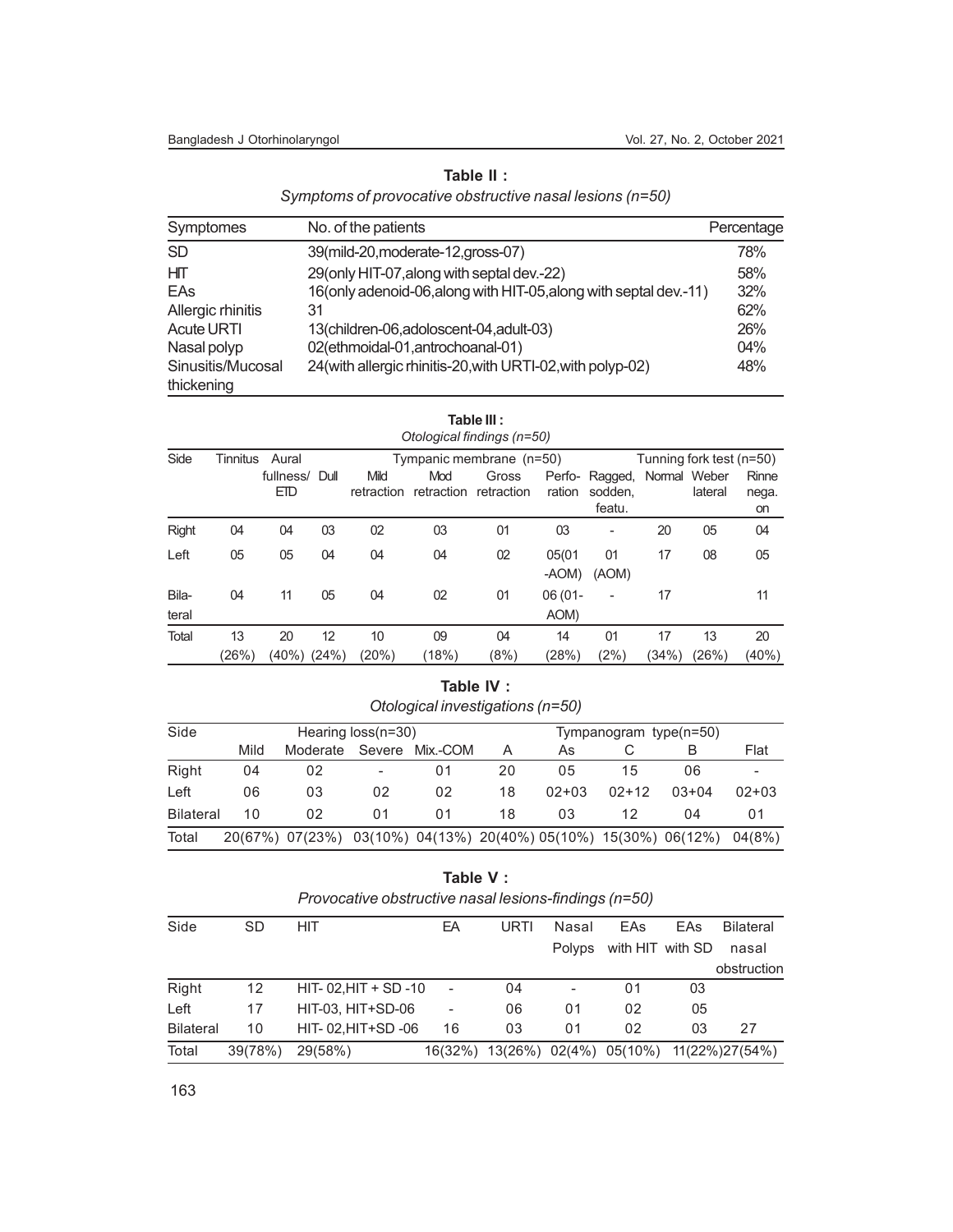| Table VI:                                 |
|-------------------------------------------|
| Childhood distribution of the obstructive |
| $nasal lesions (n=25)$                    |

| Lesions             |          | No. of the Percentage |  |
|---------------------|----------|-----------------------|--|
|                     | patients |                       |  |
| EAs                 | 16       | 64%                   |  |
| HIТ                 | 14       | 56%                   |  |
| SD                  | 19       | 76%                   |  |
| URTI                | 06       | 24%                   |  |
| Polyp(antrochoanal) | 01       | 4%                    |  |
| <b>EAs with HIT</b> | 05       | 20%                   |  |
| EAs with SD         | 11       | 44%                   |  |

#### **Discussion:**

A full history of middle ear disease in childhood, earache, symptoms of nasal obstruction and fullness, cigarette smoking, any profession related with altitude change and barotrauma, a family history of middle ear disease specially for NPC and whether onset of symptoms are associated with episodic URTI or AOM should be carried out <sup>21,24</sup> and to assese the functional and organic obstruction of the ET, transnasal endoscopy of the pharyngeal orifice revealed edema of the orifice 27%, blockage by mucopurulent discharge 23%, atrophy of the orifice 10% and normal appearance 40% in a study of 78 adult-OME cases<sup>35</sup> and tubotympanoaerodynomography revealed 52% functional and 46% organic obstruction in a study of 162 ears with OME<sup>36</sup>. In our study, 58% patients were below 20 years of age and 50% were children, and 64% were male and 36% female. In a study on COM prevalence in one district level hospital in Bangladesh, maximum (36.5%) patients were of 11-20 years age group and 43.5% were below 20; in another study on degree and pattern of hearing impairment in national institute of ENT of Bangladesh, 61.27% patients were maleso they almost mimic our age and sex distribution.

In our study, 62% patients got aural fullness (40% intermittent-due to ETD, 22% often-due to OM), 60% hearing loss 40% mild,14% moderate, 6% severe conductive and 8% mixed), 26% tinnitus, 32% aural discharge 6% of AOM, 2% of OME, 24% of COM-6% often and 18% on cold attack) and 30% aural pain 6% marked pain in AOM, 8% mild pain in OME, 16% just discomfort in ETD); and amongst the patients of OME, 100% got hearing loss, 73% aural fullness which is often and only disappears on effort of swallowing / valsalva, 33% tinnitus, 27% aural pain and 13% dizziness. In a study on hearing impairment degree and pattern in Bangladesh, 40.9% patients got mild hearing loss which mimics our result and another study on symptoms of OME revealed hearing loss- 97%, aural fullness- 77% and earache, dizziness were also often reported by the subjects which also almost mimics our result<sup>21</sup>. From the sincere history taken, the patients of ETD make air thrashings open the eustachian tube by frequent swallowing or hawking or yawing or even valsalva but when the tube is no more ready to open mechanically the OME is invited; the AOM is invited if any superadded infection-they simply narrate that on a cold attack or on an exposure to an allergen their ear/ears starts/ start discharge or weep or being full, the ear on the side of more nasal obstruction starts first or do more or both and even a mild cold attack affects the ears on the side of nasal obstruction; more on the side of more obstruction.

Distribution of the causative or correlating factors in adult-onset OME varies in the literatures-in an Israel study, they were as sinus disease 66%, enlarged adenoid (19% some of which were related to smoking), NP tumours13% and unidentifiable 2% but in endemic zone for NPC, it is relatively high23,37and in another series, as URTI 22%,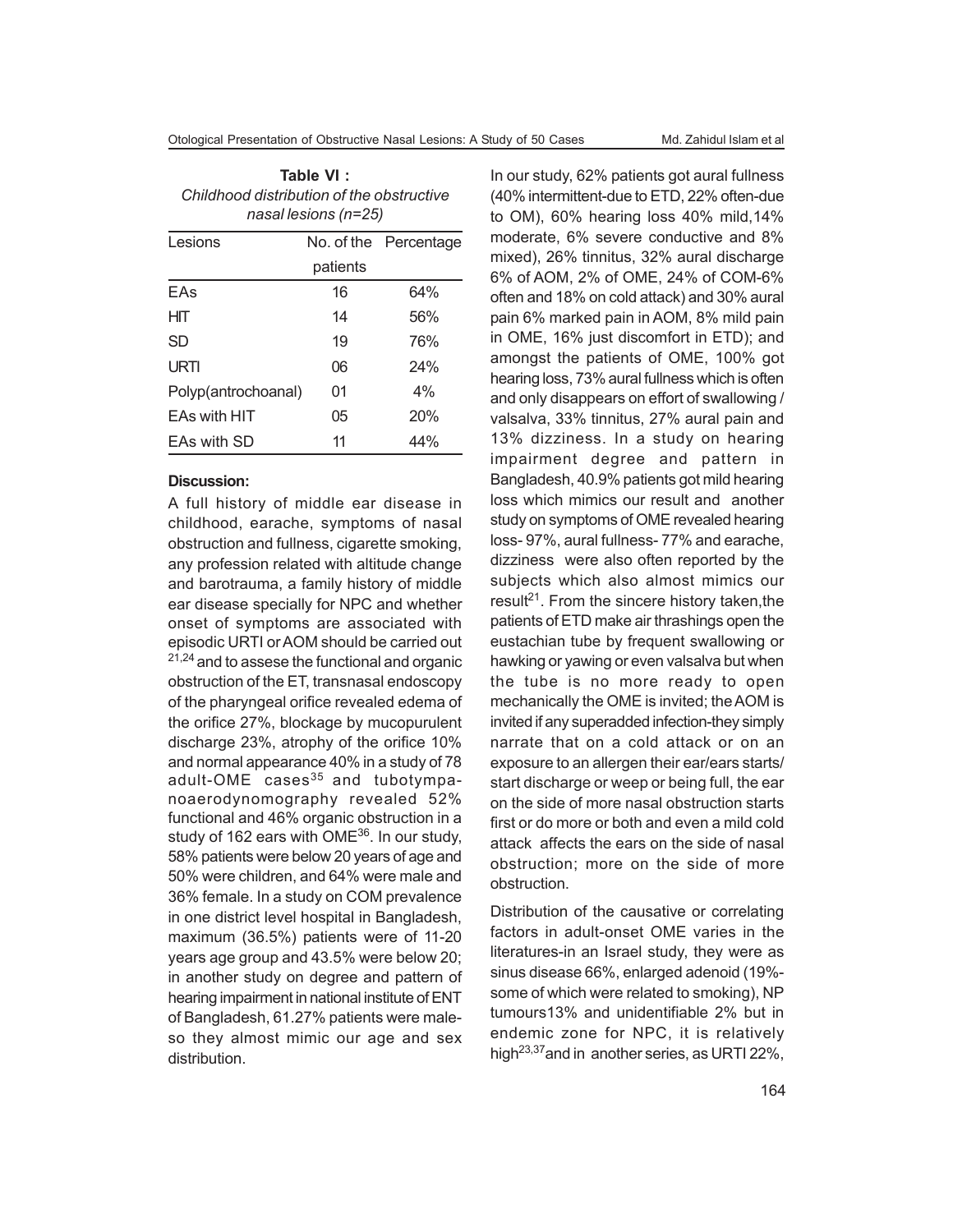chronic sinusitis 14%, NPC 6%, another causes14%<sup>21</sup> In our study,78% patients got septal deviation (40% mild, 24% moderate, 14% gross), 58% got HIT, (14% only HIT, 44% with SD), 32% got EAs (12% only adenoid, 10% with HIT, 22% with SD), 62% got allergic rhinitis, 26% got acute URTI (12% children+8% adolescent, 6% adult), 4% got nasal polyps (2% antrochoanal, 2% ethmoidal) and 48% got sinusitis/mucosal thickening (40% with allergic rhinitis, 4% URTI, 4% polyposis) which were provocative for OM/ETD and amongst the children, 64% got enlarged adenoids, 56% HIT, 76% SD, 24% acute URTI, 4% antrochoanal polyp, 20% adenoid with HIT and 44% adenoid with SD. Adenoiditis alone as well as adenotonsillitis which is a common ENT problem bearing 20% of all throat infection cause the tubal blockage<sup>38</sup>- one study showed that the more the size of enlarged adenoid the more is the chance of occurring OME (about 73% with severe adenoids), having more hearing loss(about 38% OME patients with severe adenoids got moderate deafness) and more negative middle ear pressure (63% patients with severe adenoids got pressure ranging from -201 to -400 daPa $)^8$  and another study with adenoid surgery showed that 51% patients were of 4-10 years and sufferings like nasal obstruction with mouth breathing was 46%, nasal obstruction with ETD was 7% and associated tonsillitis was 30%<sup>38</sup> –so adenoid is not always responsible to develop OME but in most OME patients usually have enlarged adenoid and in this study, 42% patients got no hearing loss audiometrically<sup>8</sup>.

Regarding findings in the patients of enlarged adenoid, 38% patients got ETD and 62% got hearing loss due to OME as well as COM and it showed that mild adenoid caused ETD occasionally on URTI but mild adenoid with HIT caused OME; 6% patients with mild adenoid caused 11% OME in which hearing loss was 100% mild and 100% got -100 to - 200 middle ear pressure,19% with moderate adenoid caused 33% OME in which hearing loss was 100% mild and 75% got -101 to - 200 and 25% -201 to -400 pressure and 31% with severe adenoid caused 56% OME in which 60% hearing loss was mild and 40% moderate and 20% got -101 to -200 and 80% -201 to -400 pressure and rest 6% with severe adenoid got COM having -201 to -400 pressure –in a study on effect of enlarged adenoid in the development of OME in Bangladesh revealed 42% normal hearing and 58% hearing loss; mild adenoid caused 14.2% OME in which hearing loss was 100% mild and 100% got -100 to -200 middle ear pressure, moderate adenoid caused 57.9% OME in which hearing loss was 83% mild,17% moderate and 75% got -101 to - 200 and 25% -201 to -400 pressure and severe adenoid caused 72.7% OME in which 62.5% hearing loss was mild and 37.5% moderate and 37.5% got -101 to -200 and 62.5% -201 to -400 pressure<sup>8</sup> and another study with adenoid surgery showed 7% ETD by nasal obstruction with enlarged adenoid and 42% case got normal hearing audiometrically $8,38$ which almost mimic our result; another audiological study also revealed OME related hearing loss in the children being 18-35 dB 39 –another also revealed fluctuating hearing loss ranging from 15-40 dB with a mean of 27 dB found in most children having middle ear effusion resulted from OME or AOM; after resolution of symptoms middle ear effusion may persists even for weeks to months following AOM,although this condition is indistinguishable from OME, it is the volume rather than the viscosity/quality of the fluid that matters on hearing threshold and duration of the effusion can be acute (< 3 weeks), sub acute(3 weeks-3 months) and chronic(Ã 3 months)<sup>40</sup> but our study revealed 78% hearing loss being mild in the adenoid induced OME and this small variation is since our study is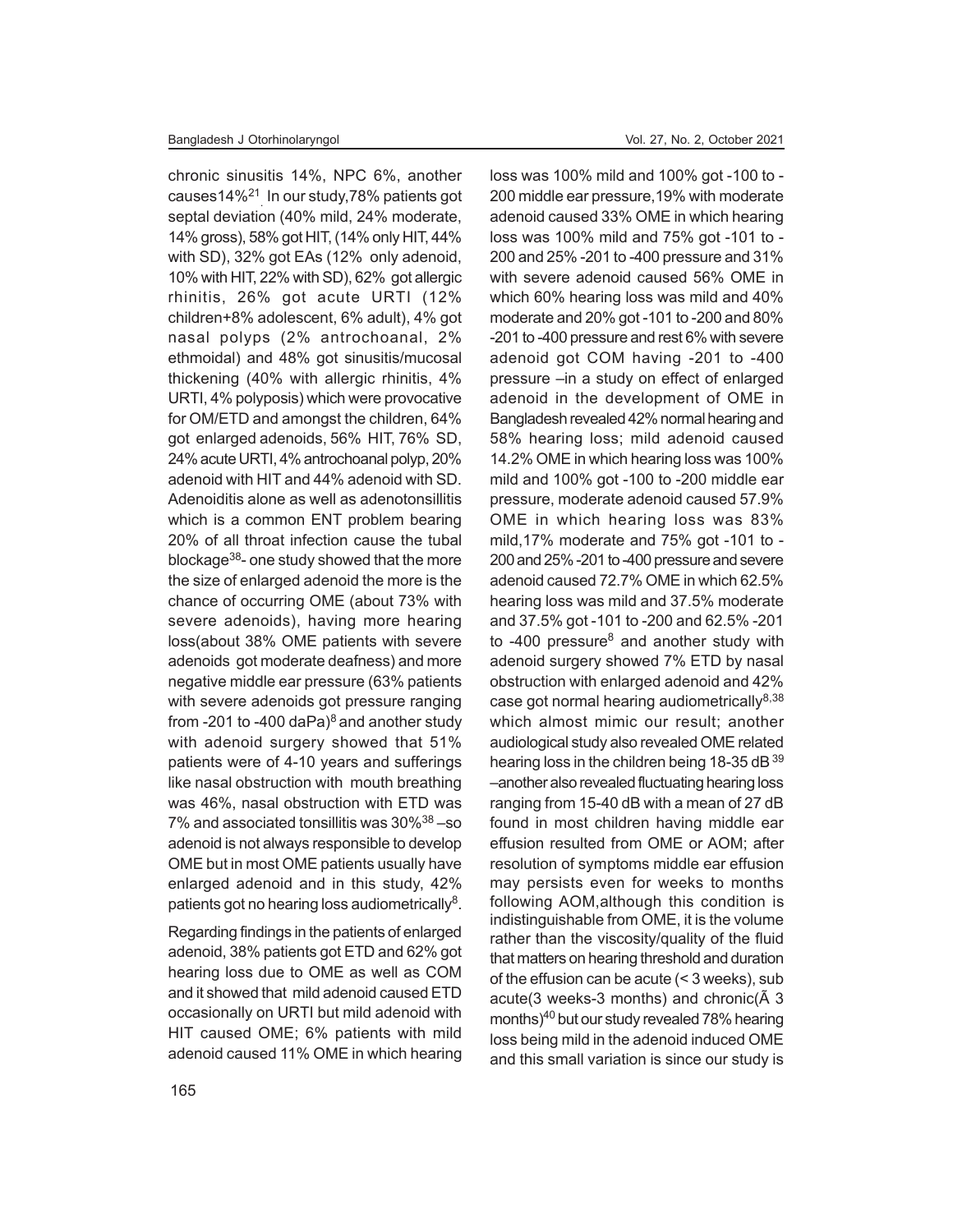not only on adenoids rather on all the benign obstructive nasal lesions. Clinically OME is more apparent in adult than in young children who cannot easily express themselves with mild to moderate hearing loss and 42-69% adult- OME were reported to be bilateral<sup>29</sup>. ETD is more common in patients of COM than in normal individuals and incidence of COM in cleft palate patients followed upto 10 years of age is around 20%, with 2% of them having cholesteatoma and hypoplastic tensor veli palatine muscle in cleft palate predispose to ETD41,42 .

In our study, regarding aural fullness (20-40% due to ETD) it was 4 in right, 5 in left,11 bilaterally; regarding tinnitus 13-26% it was 4 in right, 5 in left, 4 bilaterally; regarding OM (30-60%)-amongst the OME 15-50% it was 3 in right, 4 in left,8 bilaterally, amongst the COM (12-40%) it was 3 in right,3 in left, 6 bilaterally and amongst the AOM 3-10% it was 1 in right, 2 in left; regarding tympanic membrane status, amongst dull membrane (12-24%) it was 3 in right, 4 in left 5 bilaterally, amongst mildly retracted membrane 10-20% it was 2 in right, 4 in left, 4 bilaterally, amongst moderately retracted membrane 9-18% it was 3 in right,4 in left, 2 bilaterally, amongst grossly retraced membrane 4-8% it was 1 in right, 2 in left,1 bilaterally, amongst COM perforation 12-24% it was 3 in right,4 in left 5 bilaterally and amongst AOM 3-6%, perforation was 1 in left, 1 bilaterally and in the rest, the membrane was ragged sodden featureless; regarding tunning fork test, amongst 20(40%) patients 17 got bilaterally normal test of which 3 got Weber lateralization to left being added to another 5, lateralization also to right was 5(10 got Weber lateralization), amongst Rinne negative (20-40%) 4 was on right, 5 on left,11 bilaterally; regarding hearing loss, amongst the mild loss (20-67%) 4 was in right, 6 in left,10 bilaterally, amongst the moderate loss

(7-23%) 2 was in right, 3 in left, 2 bilaterally, amongst the severe loss (3-10%) 2 in left, 1 bilaterally and amongst mixed loss (4-13%) 1 in right, 2 in left,1 bilaterally and regarding tympanogram in the concerned aural fullness and hearing loss,18 out of 20 (40%) of ETD got bilateral A type, rest 2 got As type in left being added to another 3 (total 5-10%; 5 in right-3 bilaterally), this rest 2 got C type in left being added to another 12 (total 15-30%; 15 in right-12 bilaterally), this rest 3 got B type in left being added to another 4 (total 6- 12%; 6 in right-4 bilaterally), this rest 2 got flat typein left being added to another 3 (total 4-8%; 3 in left,1 bilaterally) having a left preponderance and in the context of provocative obstructive nasal lesions, regarding SD (out of 39- it was 17 towards left, 12 towards right,10 bilaterally); regarding HIT (out of 29- it was 3 only HIT, 6 along with SD in left; 2 only HIT, 10 along with SD in right; 2 only HIT and 6 along with SD bilaterally); Enlarged adenoids were 16 causing bilateral obstruction and adenoid with HIT were 2 in left, 1 in right 2 bilaterally and adenoid with SD were 5 in left, 3 in right, 3 bilaterally; regarding URTI (out of 13- it was obstruction 6 in left, 4 in right, 3 bilaterally in children); regarding nasal polyp (out of 2-1 was antrochoanal in left, 1 ethmoidal bilaterally)- thus implying that both provocative obstructive nasal lesions as well as otological lesions and findings got preponderance in the left side and proving as well as establishing that there is a sound and profound association between obstructive nasal lesions and middle ear pathologies via Eustachian tube involvement which is also supported by other previous studies viz.an Israeli study showed sinus diseases as 66% cause, enlarged adenoid as 19% cause and another study showed URTI as 22% cause of adult-OME, another study declaring the sinusitis being the main correlating disease for OME showed 63% patients of adult-OME got a prior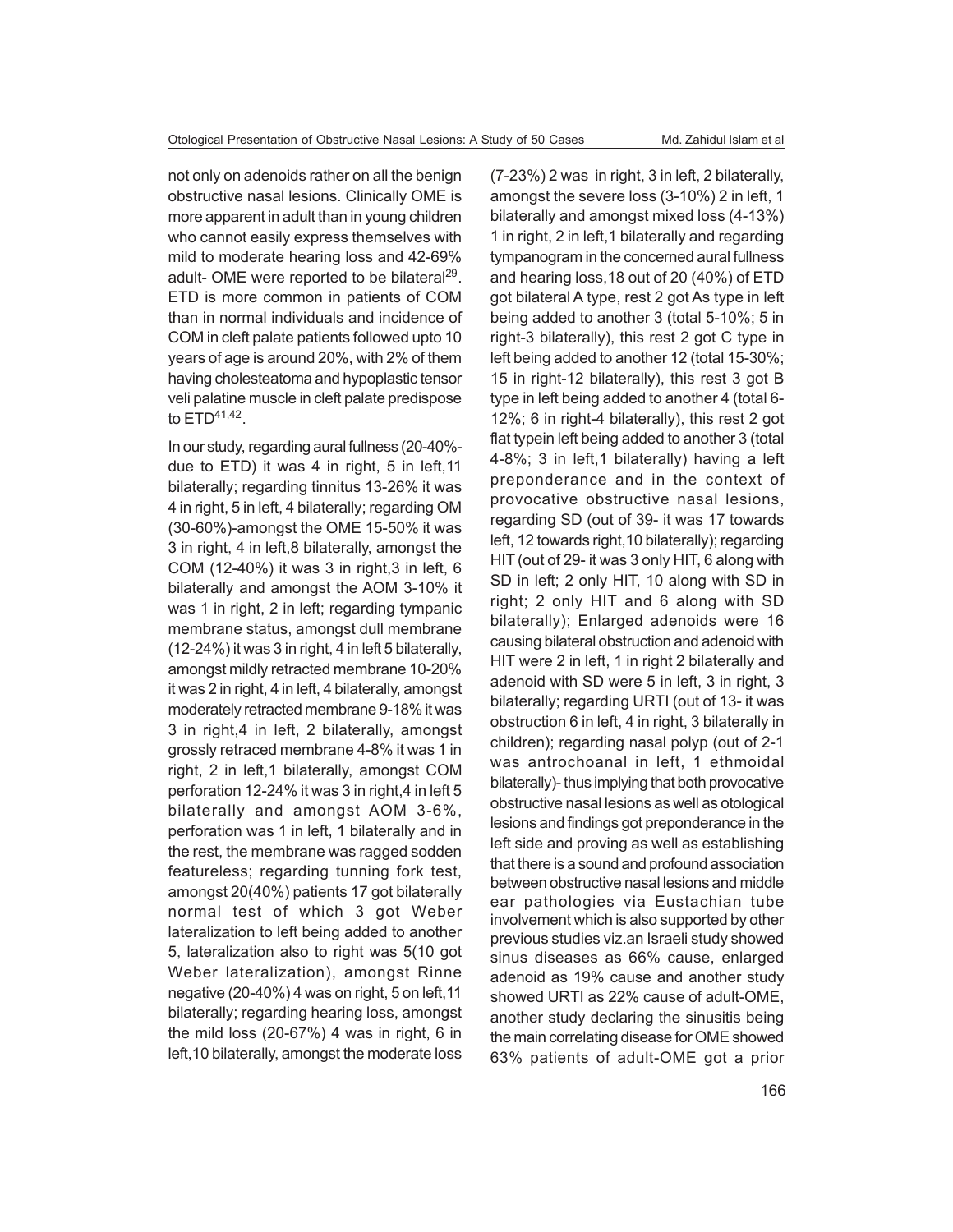URTI23,24,37; our study also showed sinusitis/ mucosal thickening in 48% cases,enlarged adenoid in 32% cases and URTI in 26% cases being related to OME in both children and adult-and regarding URTI in enlarged adenoid, it is the removal of a chronic source of nasopharyngitis rather than removal of mechanical obstruction of ET which is achieved by adenoidectomy. According to the statement given by the patients,they being used to make repeated swallowing, hawking, yawings or even valsalva as an effort open the blocked eustachian tube suffer from eructation,belching and this is the relation with GERD which needs further research . MRI showed tensor veli palatini destruction and eustachian tube erosion, localised effusion in mastoid or tympanum or both in NPC<sup>41</sup>; study revealed that 33% such OME resolved after radiotherapy although radiation to ears, ET and NP for NPC and other head-neck cancers itself is also a causative factor in OME<sup>44</sup> but luckily or unluckily we did not have any NPC in our study. Overall, reduction or alleviation of the nasal obstructive lesions should lessen the magnitude of the otological lesions or even heal up them totally but leaving the obstructive nasal lesions as it is may not improve/heal up the otological lesions even after surgical procedures which we found clinically and it will explore the field of further study. Both medical as well as surgical addressing of the obstructive nasal lesions aided the clinical improvement of our cases; on the contrary, failing of this addressing resulted recurrence or no marked improvement in the treatment in some of our patients.

## **Conclusion:**

This study implies that there is a sound and profound association between obstructive nasal lesions and middle ear pathologies via Eustachian tube involvement. If the study could be performed in a large scale, eustachian tube involvement in the pathogenesis of the otitis media would be more established; hence its management will carry more credit in the management of otitis media. So commencement of treatment of or finalization of treatment plan for otitis media should not ignore the checking for or exclusion of the underlying causes of as well as risk factors for eustachian tube dysfunction, specially the nasal obstructive lesions.

#### **References:**

- 1. Kristeen Cherney, Karen Gill. Eustachian Tube Dysfunction: Symptoms, Causes and More. Healthline 2017; April: 1-5.
- 2. Jon Johnson, Karen Gill. Eustachian tube dysfunction: Causes, symptoms, and treatment. Medical News Today 2017; October:1-6.
- 3. elsevier.com/sample chapters/9780 443073113/9780443073113.pdf. Symptoms, signs and investigations of Nose and Paranasal sinuses .
- 4. George Browning. Otitis media with effusion. Scott-Brown's Otorhinolaryngology, Head and Neck Surgery 2008; 1:878-903.
- 5. Mc Clay JE, Elluru RG. Nasal Polyps Clinical Presentation.Medscape 2017; December:1
- 6. Dr Oliver Starr. Eustachian Tube Dysfunction. Patient 2015; February:1- 7.
- 7. Jamil ANM, Tarafder KH, Rahman MW et al. Hearing and Hearing Status of Children under 12 years in a School for Hearing Impaired. Bangladesh J Otorhinolaryngology 2016; 22(1):36.
- 8. Barua Raju, Tarafder KH, Rahman MW et al. Effect of enlarged adenoid in the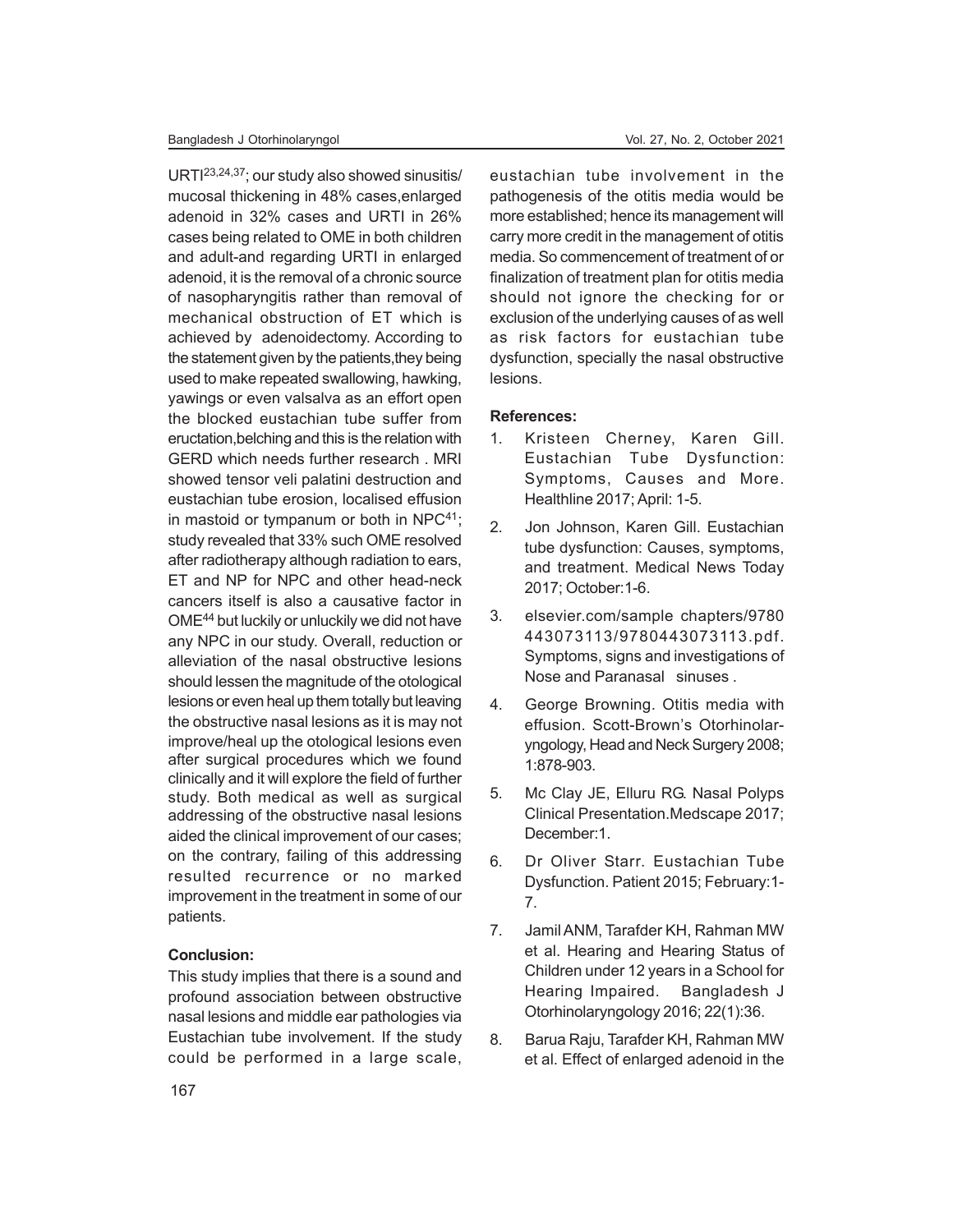development of otitis media with effusion under the age of 12. Bangladesh J Otorhinolaryngology 2016; 22(1):35-38.

- 9. Dewey C, Midgeley E, Maw R. The ALSPAC study team. The relation between otitis media with effusion and contact with other children in a British cohort studied from 8 months to 3.5 years of age. International Journal of Paediatric Otolaryngology 2000;55:33-45.
- 10. Engel J, Anteunis LIC, VolvicsA et al. Risk factors of otitis media with effusion during infancy. International Journal of Paediatric Otolaryngology1999;48:239- 249.
- 11. American Academy of Paediatrics. Otitis media with effusion; clinical practice guideline.Padiatrics 2004; 113:1412-29.
- 12. Engel GAM, Anteunis LIC, Volvics A et al. Chronic otitis media with effusion during infancy, have parent- reported symptoms prognostic value? A prognostic longitudinal study from 0 to 2 years of age. Clinical Otology1999;24: 417-23.
- 13. Prevention and causes of deafness and hearing impairment in the South East Asia region,State of hearing ear care in the South East Asia region.WHO regional office for South East Asia 2004:9-10.
- 14. Biswas AC, Joardar AH, Siddique BH et al. Prevalence of Chronic Suppurative Otitis Media among rural school going children. Mymensingh Medical College Journal1995; 14:152-5.
- 15. Kamal N, Joardar AH, Chowdhury AA et al. Prevalence of Chronic Suppurative Otitis Media in two selected slums of Dhaka city. Bangladesh Medical Research Council Bull2004; 30:95-104.
- 16. Datta PG, Newton VE, Amin et al. Chronic Suppurative Otitis Media-A

major cause of hearing impairment in developing countries. Journal Bangladesh Coll Phys Surg,13: 24-27.

- 17. Gerard Kelly. Aetiology and epidemiology of chronic otitis media. Scott-Brown's Otorhinolaryngology, Head and Neck surgery 2008; volume 3:3408-12.
- 18. Daly KA. Epidemiology of otitis media. Otolaryngologic clinics of North America1991; 24:775-786.
- 19. Zeilhuis GA, Rach GA,Van den Basch A et al. The Prevalence of Otitis media with effusion: a clinical review of the literature.Clinical Otolaryngology 1990;15:283-8.
- 20. Williamson IG,DunleavyJ,Bain J et al.The natural history of otitis media with effusion-a three-year study of the incidence and prevalence of abnormal tympanograms in four South West Hampshire infant and first schools.Journal of Laryngology and Otology1994;108:930-4.
- 21. Toner JG, Mains B. Pneumaticotoscopy and tympanometry in the detection of middle ear with effusion. Clinical Otolaryngology1990; 15:121-123.
- 22. Tong MCF, Hasselt CAV. Otitis media with effuson in adults. Scott-Brown's Otorhinolaryngology, Head and Neck surgery 2008;volume 3:3388-3393.
- 23. Sade J. Secretory otitis media and its sequlae. Monographs in Clinical Otolaryngology 1.New York: Churchill Livingstone,1979.
- 24. Finkelstein Y, Ophir D, Talami YP et al. Adult-onset otitis media with effusion.Archives of Otolaryngology-Head and Neck Surgery 1994;120:517- 527.
- 25. Shimotakahara SG, Ruby RR, Lampe HB. Otitis media with effusion in the adult. Journal of Otolaryngoogy1989; 18:85-89.